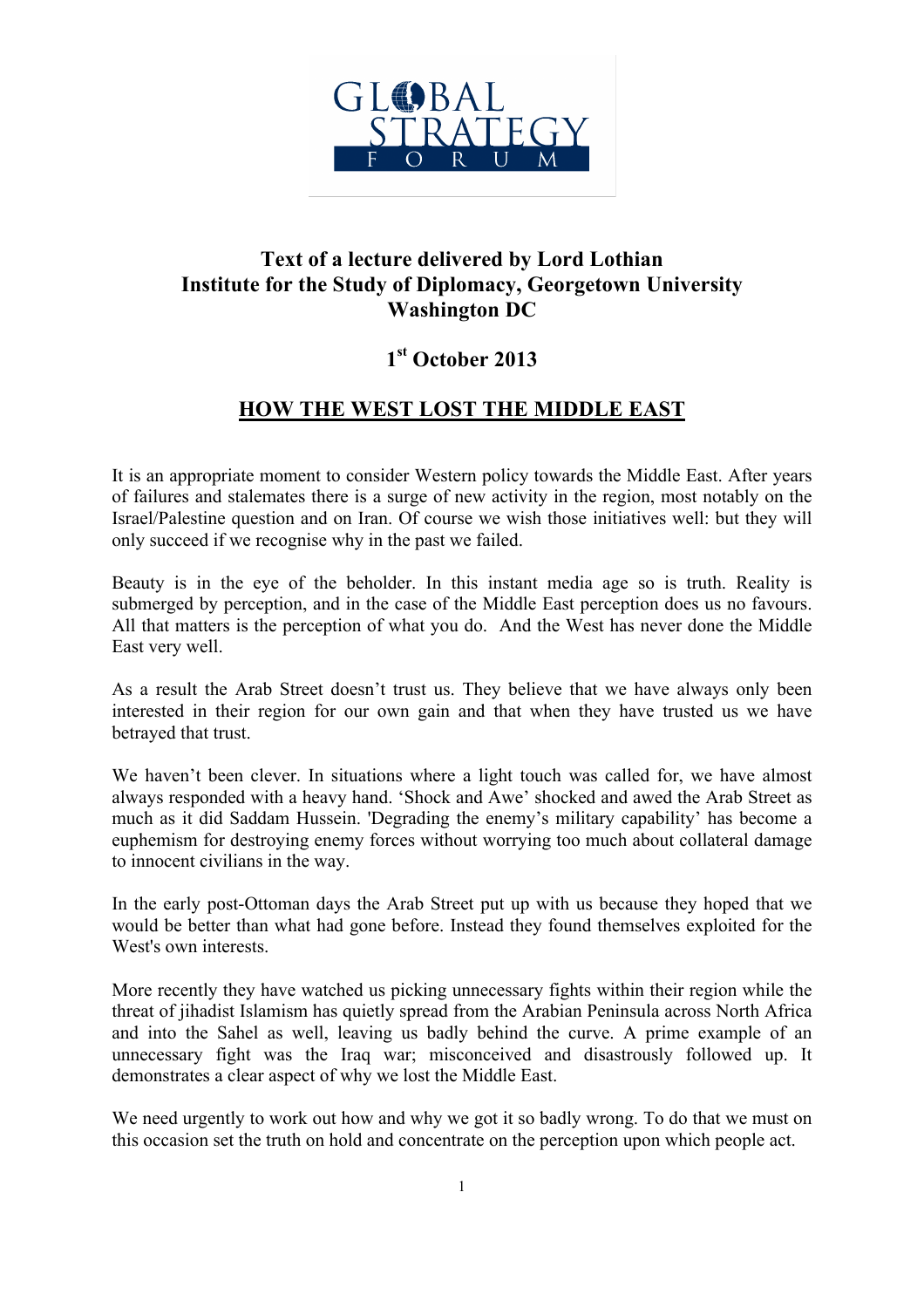

In the power vacuum left by the collapse of the Ottoman Empire the West had a genuine opportunity to become a real ally to the Arab nation and a true influence for progress throughout the region. Instead we blew it so badly that as our influence in the region wanes, that of Turkey, heirs to the Ottomans, has risen.

The reasons we blew it are simple; contemptuous arrogance, unforgiveable ignorance, betrayal, greed, prejudice, misjudgement and a failure to learn from our mistakes.

The West, or more accurately in those early days Great Britain and France, initiated this trail of mistakes though arrogance and betrayal. With promises of independent autonomy the British persuaded the Arab nation to harass the Ottoman forces on the Peninsula. Even then betrayal was already in the wind. In 1916 the notorious Sykes-Picot plan secretly agreed to apportion control and influence over the Middle East between France and Britain. They drew lines creating new nation states with little regard to ethnic, religious, or tribal realities. On top of that the Balfour Declaration of November 1917 pledged the creation of a Jewish Homeland within the region, inferring displacement of Arabs from land they had held for generations. By skilfully cultivating the appointed Arab leaders and playing to their vanities the fallout from the betrayals was minimised; but the Arab sense of betrayal and distrust was not.

US involvement came later with the overthrow of Mosaddeq in Persia in 1953 and then became imbedded, partly as a reaction to the USSR threat to create a red crescent in the region. Domestic oil demand however was the other significant reason for increasing American involvement leading the US to appear to be treating much of the region as their own backyard.

Western policy was indeed largely driven by how to keep the oil flowing in its direction at an acceptable price and to prevent its supply being threatened. It led the West into backing and arming Saddam Hussein of Iraq against the Ayatollah Khomeini in Iran in a war where ironically chemical weapons were used by the Iraqis without much comment from the West.

Our fear of Soviet hegemony in the region led us during the occupation of Afghanistan to encourage the deployment of the so-called 'Afghani Arabs' led by Usama bin Laden and the recruitment and training of the Taleban in north-west Pakistan to fight a guerrilla war against the Soviet Army. Strategically useful perhaps; but exploitation nevertheless which we crassly compounded after the Soviets withdrew from Afghanistan by turning our backs on these our creations leaving them to find their own way – and they did.

The unpleasant truth is that something deep within the western psyche instinctively mistrusts Islam and the Islamic nations, possibly a throwback to mediaeval fear of Muslim dominance. It is a perverse instinct because it takes little account of Islamic excellence in mathematics, in the sciences and in the arts. Yet it still persists. A Shiite academic said to me recently "it is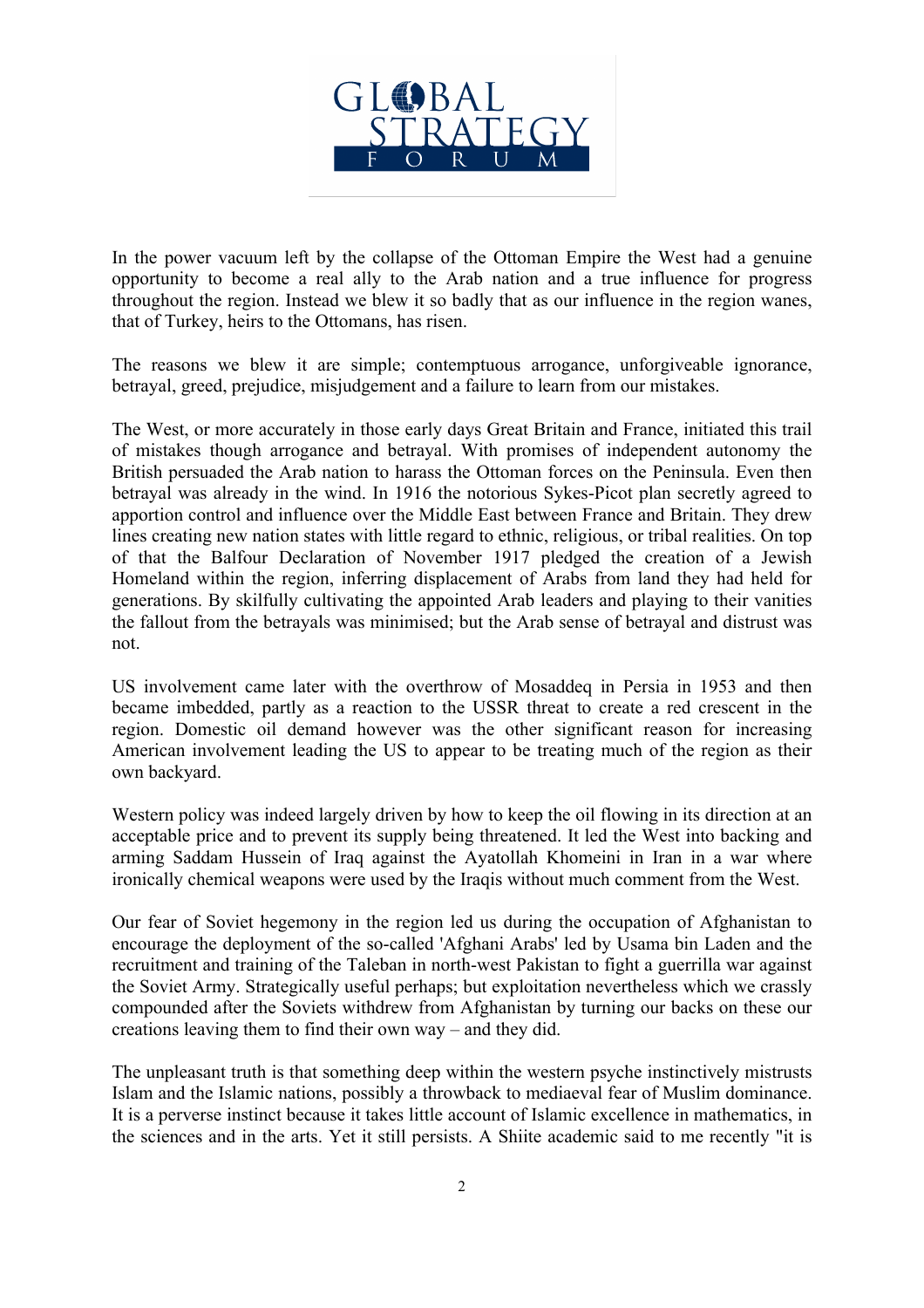

important for us in Islam to try to understand why you hate us so much", a perception which to put it mildly is toxic.

At the same time the West seems never really to have understood the complex religious difference between Shia and Sunni, frequently siding with Sunni regimes for economic strategic reasons at a time when remaining neutral between the two would have been more sensible. The West's obsession with Iran and its nuclear ambitions predicated much of this. The recent EU proscribing of Shia Hezbollah's military wing in Lebanon as terrorists while at the same time supporting rebel militias in Syria largely composed of Sunni Jihadists reinforces it. It led us from the start to underestimate the jihadist fundamentalism of AQ into which the Afghani Arabs had metamorphosed. We still make the mistake of seeing them as an organisation that can be destroyed by decapitation rather than a universal movement capable of springing up all over the region as we have now seen with AQAP in Yemen, Al-Shabab in Somalia and Kenya, and Boko Haram in Nigeria and the Sahel. With hindsight we might also have been cleverer in preventing Gadhafi's sophisticated Libyan arsenal becoming so readily available to AQ surrogates across large parts of the Sahel.

I am a longstanding admirer of the people of Israel, courageous, resilient, stubbornly democratic, innovative and inventive. I admire what they have achieved in that narrow stretch of land between the Jordan River and the Mediterranean. But that does not mean that I cannot be critical of them. I have always been bluntly critical of their Lebanese incursions of 1982 and 2006 which I believed were both counterproductive and wrong. Yet the West in general has been awkwardly reluctant to criticise Israel. Political sensitivities aside, it should be part of constructive friendship to speak truth to one's friends. Moreover in the Middle East evenhandedness is crucial to honest broking and there has been little Arab perception of that.

This long running conflict is central to the local perception of Western foreign policy in the Middle East. Ever since 1948 it has been a running sore across almost the whole of the Muslim world. There is only one workable and durable solution, the so-called 'two state' solution of an autonomous and viable Arab State of Palestine alongside a secure State of Israel. Most western countries signed up to that some time ago. Yet most of them, including the US and the UK failed to see the wood for the trees. The West leaned towards Israel, providing her with the arms and resources to grow into a successful modern country. To the Arabs the West was therefore *parti pris*; and we apparently still cannot see that it is not possible to be an honest broker when the perception is that we are umbilically attached to one side. We have singularly failed to work towards a combined and united Palestinian approach which would essentially have to include Hamas if any settlement is to stick. We have also failed to prevail upon Israel to stop building settlements on illegally occupied land in the West Bank and to persuade her that her security does not necessitate occupation of other people's land. While the complex nuts and bolts of a Middle East settlement is for detailed negotiation the will on both sides to reach that stage can only be established by informal dialogue between all concerned, something lacking since Oslo in 1993. Secretary Kerry's current initiative has once again rushed towards negotiations without the preceding dialogue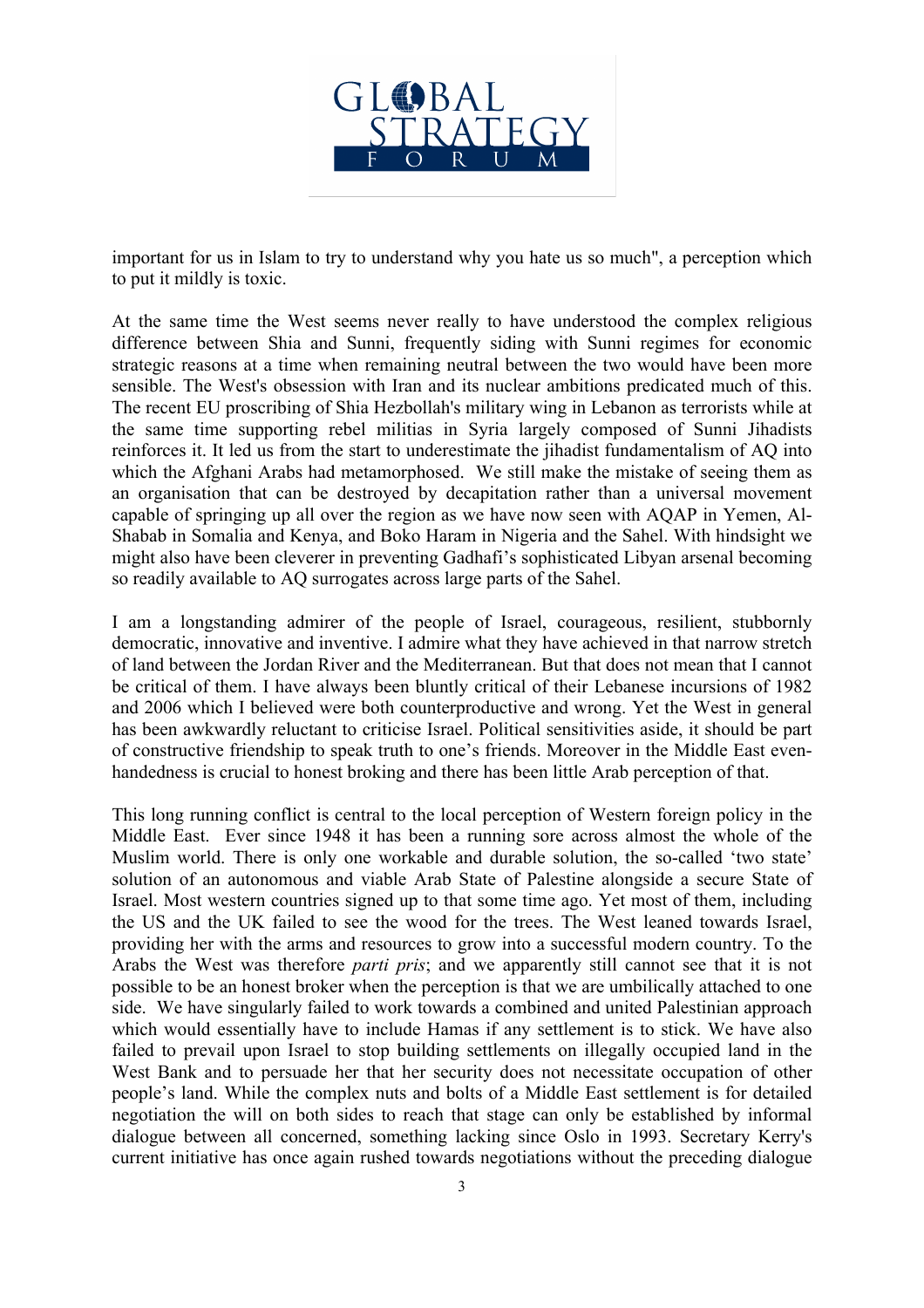

and once again by excluding Hamas ensured that only half the Palestinian people are represented at the table. It does not bode well.

The perception on the Arab Street is that the West has never been truly serious about resolving this issue. They still see the close ties between the US and Israel alongside which they have watched the ambiguity of the West's reaction to the so-called Arab Spring, 'support for the voice of the people' until that voice didn't suit western purposes or match western aspirations. And they watched the West's tacit support of Israeli bombardments of Shia Muslims in the July War of 2006.

The Arabs recently have taken a lot of lectures from us on democracy, human rights and the rule of law. Yet they watched in 1952 the West, America and Britain, engineering the overthrow of the democratically elected Mosaddeq in Iran/Persia which led in due course to the 1979 revolution and the onset of Resistance. They saw us encouraging democratic elections to the Legislative Council in the Palestinian Authority in 2006 only to turn our backs when it was won by Hamas; what Khaled Meshal, Hamas elected leader, described to me as a 'Cinderella' Election - "you only win if the shoe fits". The same ambiguous approach to democratic outcomes has recently been seen again in relation to the West's reaction to the military coup against the democratically elected Muslim Brotherhood government in Egypt. Apparently the ballot box is not the be all and end all of democracy – at least for the Middle East.

There is also a strong Muslim perception that the West places little or no value on Muslim lives. The aerial 'turkey shoot' of fleeing Iraqi conscripts on the road from Kuwait to Basra in 1990 angered and offended many in the Muslim world who held no candle for Saddam. In some Muslim communities it acted as a recruiting sergeant for Islamist movements. Abu Ghraib prison later further inflamed those feelings. Extraordinary rendition, Guantanamo, half-hearted apologies for accidental bombing of innocent civilians all added fuel to the fires of anger and resentment. The use of drones has provided a quantum leap.

Warfare by remote control from a safe distance was readily adopted by the western war machines. Drones were the epitome of that, and the use of armed drones to take out your enemies outside the areas of conflict was endorsed by military and politicians alike. The perception and possibly even the truth is that this is not warfare at all; it is targeted assassination without any pretence of due process or judicial review. It has crossed serious new ethical boundaries endorsing a type of warfare without rules, without conventions and theoretically without limit. What matters here in terms of perception is that the assassins are western and the assassinated are Muslims.

On top of that is the inevitable although categorically denied collateral civilian damage. We are told that the systems are so accurate that collateral damage is rarely an issue. Yet local reports speak of considerable collateral damage. What the truth is we don't really know. What we do know is that once again the Muslim perception is that the West doesn't really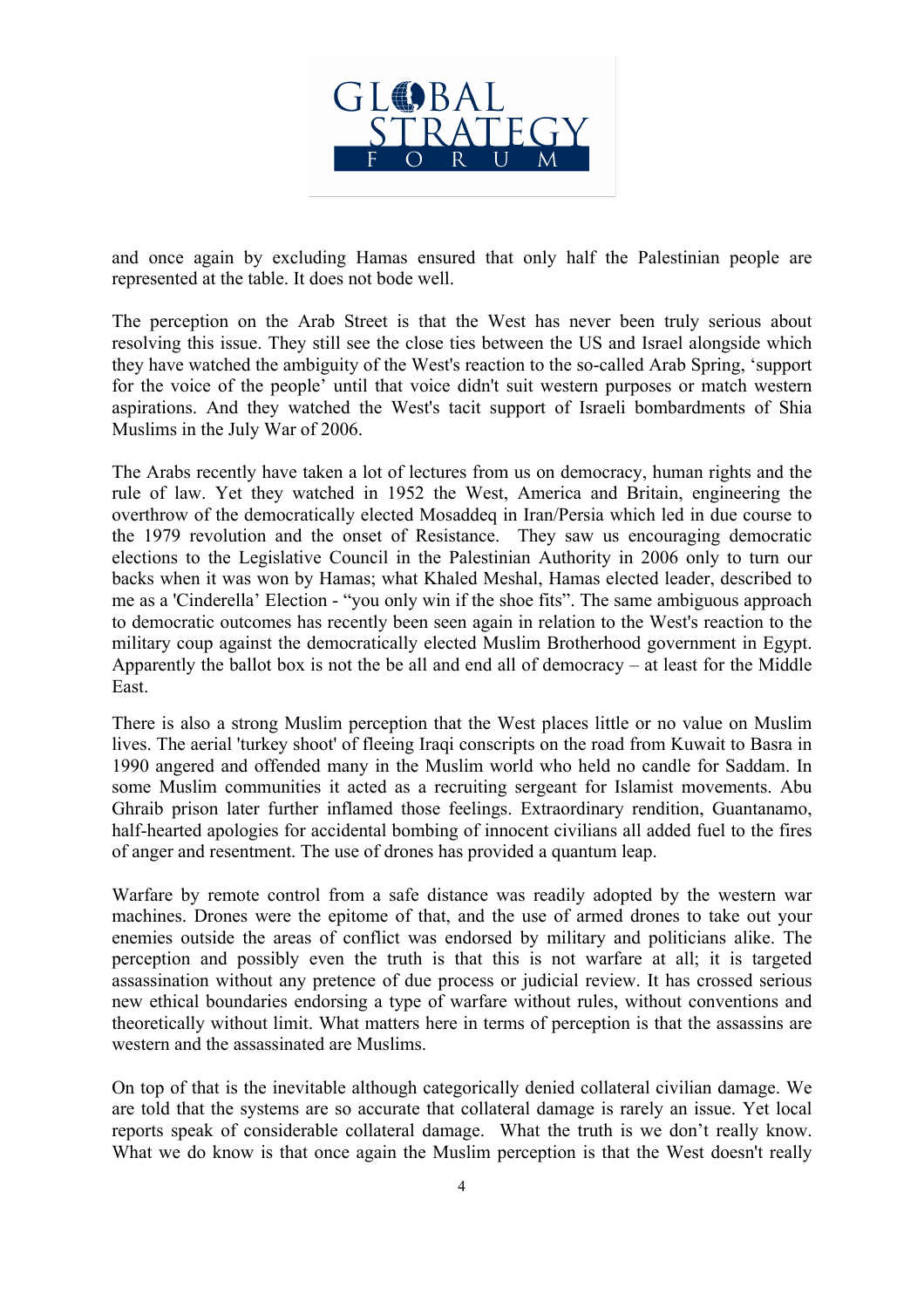

care, that phrases such as 'the fog of war' are casually used to explain such incidents away, that the imperative of decapitating the Taleban and AQ justifies it all anyway. This lack of any credible contrition and the continued use of drones, especially now in Yemen, reinforces Muslim anger. For them there is no greater contempt for life than to destroy it from a great height and from a great distance by remote control.

Misguided responses to events have severely damaged our credibility within the region. Justified antipathy to AQ in Afghanistan became general antipathy to the Taliban to whom the West is now going to have to talk. What suffering might have been avoided if we had pursued this course from the beginning? Again our antipathy to Saddam led to the introduction of AQ into Iraq. Our swift change from misguided friendship with Gaddafi into the campaign for his overthrow created signals that the West is an unreliable partner. Libya also was the precedent for endorsing 'interim governments' which have little credibility or durability and only make us look foolish. We are at it again in Syria today. Our gullibility in the face of events in the Middle East was clearly seen in the reaction of western leaders to the so-called Arab Spring. Photo-ops to celebrate the so-called birth of 'liberal democracy' in Arabia somehow ignored the clear evidence in the background of Islamist banners and flags. And now to cap it all we assert that a military coup in Egypt which overthrows a legitimately democratically elected government is not a coup!

But then we've never been good with our terminology. The 'War on Terror' naively proclaimed unthinkingly on both sides of the Atlantic after 9/11 soon in many Muslim minds came to mean a War on Islam to which they were proud to sign up on the Islamic side.

And then there were our misguided military adventures. Two wars; 7 years in Iraq and 12 in Afghanistan and counting. I have no doubt in the aftermath of 9/11that the US and the UK were justified in invoking the UN Charter's self-defence Article 51 and in taking action against AQ in Afghanistan and to remove the Taleban administration in Kabul. What happened thereafter defied rational explanation. A simple objective successfully achieved became a complicated mission of 'nation building', a failed mission of drug eradication and militarily of driving water uphill in the knowledge that the moment we are gone it will come rushing down again.

Iraq was worse. The rationale of WMD was as we now know false. The real reason was regime change, illegal as it happens under international law. And then when Saddam had fallen we resorted to the mantra of 'nation building'. Eight years later Iraq is a more violent and lawless place than it was when we began; and at what cost? It is rumoured half a million Iraqi lives. We had no clear objectives. We called it 'staying until the job is done' without ever defining what the job was, and our involvement escalated. And then we went further. We took to the air above Libya, overtly to protect innocent people but in reality yet again to effect regime change, now leaving a country in turmoil and anarchy. And common to all these wars is the underlying feeling that the value of Arab lives is not a major western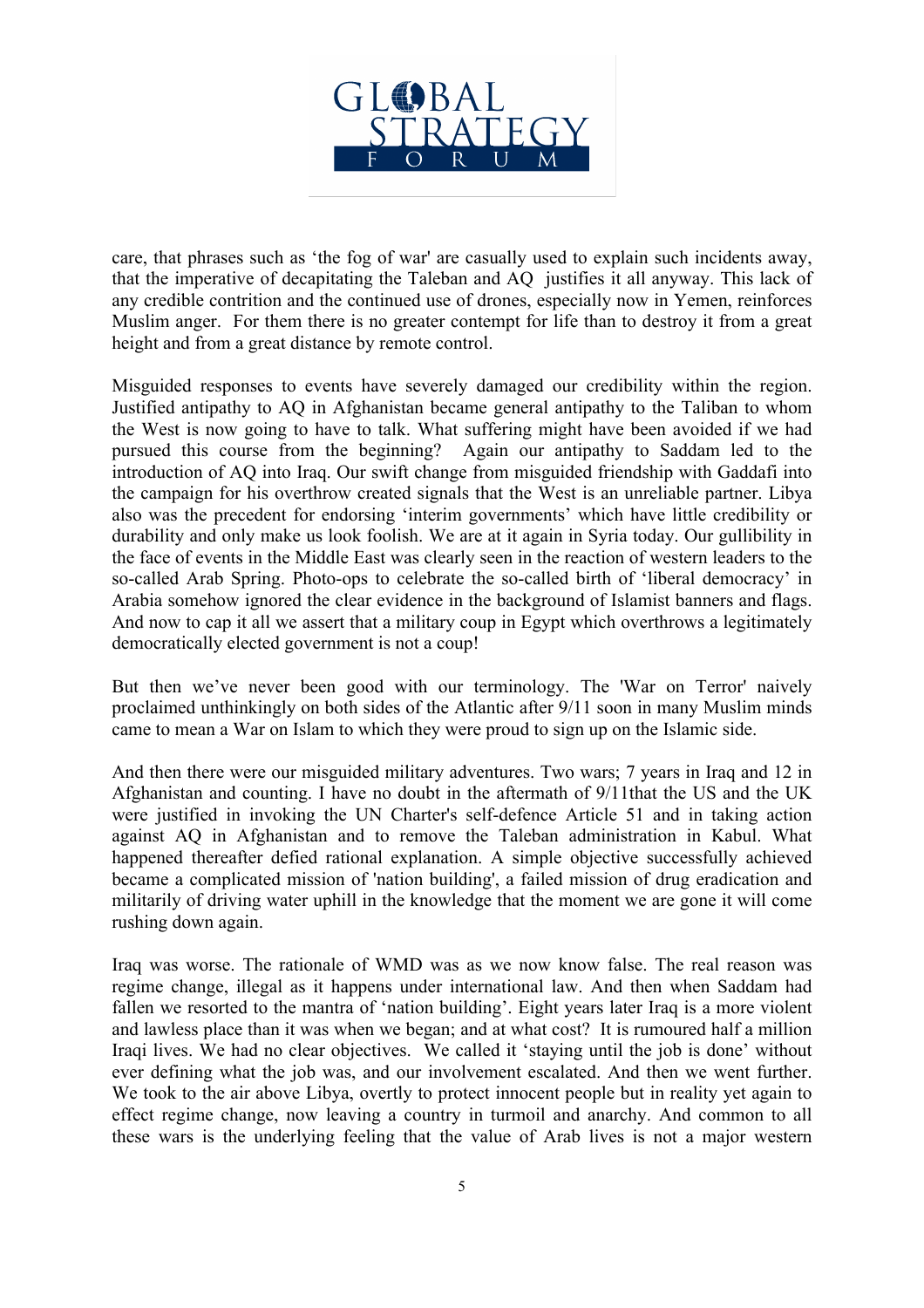

preoccupation. Unfair, certainly; but once again that is the perception and it is the perception that matters.

We have talked about the possibility of military action against Iran. While relations have recently improved with the election of President Rouhani the use of force to forestall the development of nuclear weapons has not yet finally been discounted. Of all the possible military adventures within the greater Middle East this could have the profoundest consequences both militarily and economically for the West.

And even now in Syria we are still threatening force if western demands on chemical weapons are not met. How much do we really know about Syria? Early on western leaders proclaimed Assad would be gone within weeks. This was patent nonsense. Those same leaders are now telling us that the civil war has led to jihadist incursions. In fact when at the beginning we were arrogantly recognising unelected rebel groups as the 'legitimate representatives of the Syrian people' the Jihadist threat was already there and well established.

In the current hiatus while proposals for dealing with chemical weapons are processed the West unhelpfully continues to issue threats. All this achieves is to increase Arab contempt for the West and to reduce still further our already damaged credibility. One thing is clear, that in a conflict where the distinction between the good, the bad and the ugly is so dangerously blurred for the West to intervene would be a catastrophic error.

Have we learned the lessons of the past? We continue to pursue a long-term settlement of the Israel/Palestine conflict while Israel still insists on building illegal settlements within the Occupied West Bank. We continue to support negotiations with only part of the Palestinian people excluding Hamas who are and will remain an unavoidable part of the Palestinian political structure. And for all the current rapprochement between the leaders of the US and Iran we still treat Iran as if it was an emerging nation rather than the ancient highly sophisticated country which it is.

All this probably matters today more than ever.

Islam is a force at the moment engaged in a fierce internal civil war between Sunni and Shia which could have implications for us all. It is however a civil war in which the West should have no part, let alone to take sides. Yet we have already appeared to take sides. Backing Sunni Saudi Arabia, the spiritual home of Wahabist extremism, against Shia Iran. Supporting the Sunni surge in Iraq against the majority Shia militia. Backing Sunni leadership in Bahrain as it seeks to suppress the Shia majority in its country. Supporting the Sunni, and vicariously even the extremist Sunni rebels in Syria against the secularist but nevertheless Shia Alawite regime of Bashar Assad.